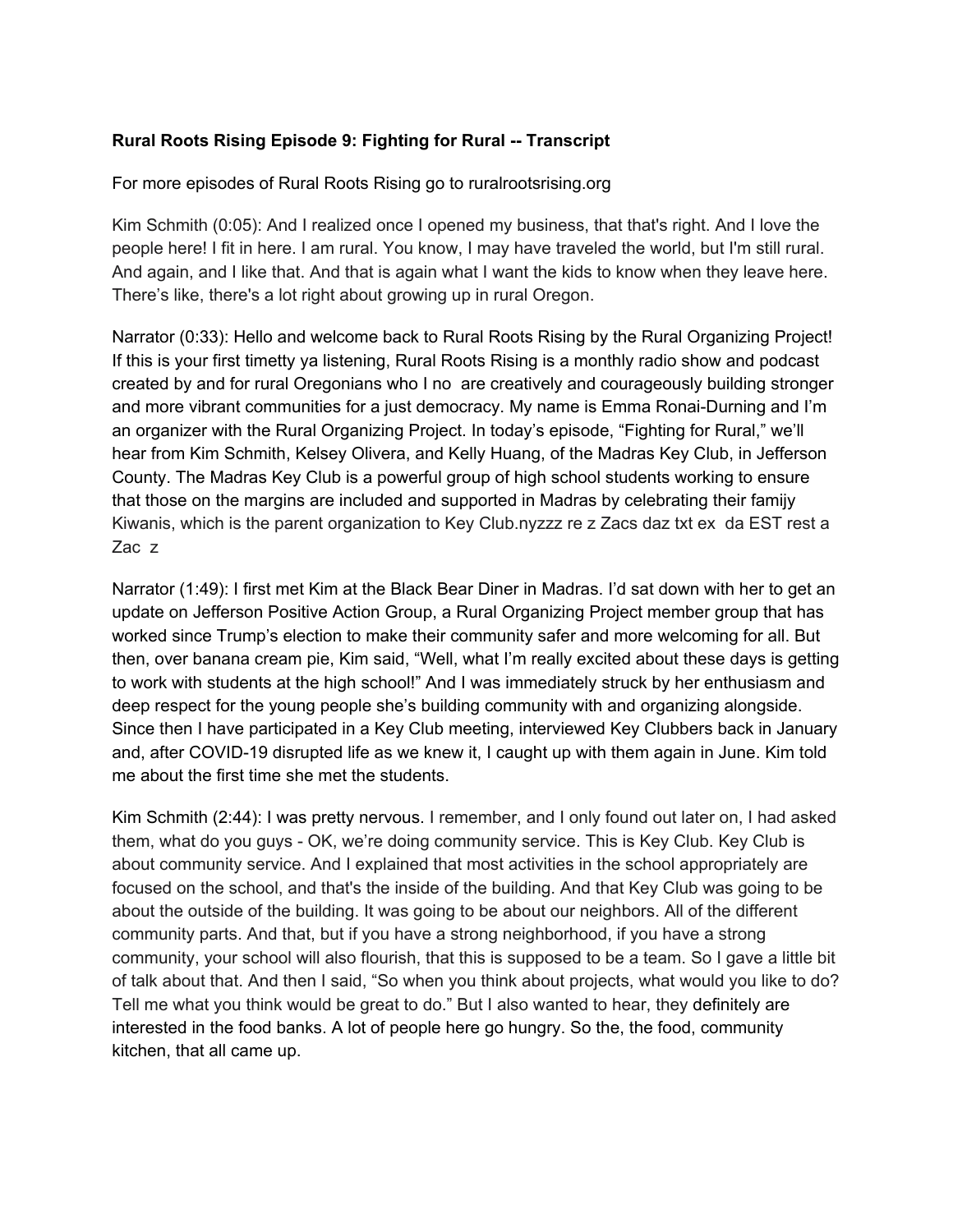But mostly it was quiet for a bit. And I was like huh, well maybe they don't want to do things. And I found out a couple months later, Kelsey told me, she goes, "We had never been asked what we want to do. We had only been told what we had to do, and maybe even how to do it."

Narrator (4:02): The person Kim just mentioned--Kelsey--is now one of Key Club's brilliant organizers. We'll hear from her in just a moment.

Kim Schmith (4:10): And I was like, well huh, that's great because that's not how I work! Doesn't mean I don't do a lot of guiding. I do want them to, again, be successful and there are certain things that help, but they come to me- they being the Key Clubbers. They come to me all the time with fantastic ideas, and I do my best to support them.

Narrator (4:30): Oftentimes, when young people start organizing, older generations don't necessarily welcome them into leadership, or support them to build up their skills and vision. Madras Key Club though, is a different story.

Kelsey Olivera (4:45): My name is Kelsey Olivera. I'm 17. I'm a senior at Madras High School. I'm very involved in school, I am the lieutenant governor for Key Club in Division 78. I am Interact Club president and I'm also on the Jefferson County Cultural Coalition Board.

Narrator (5:01): Shortly after Kim invited Kelsey and her peers to set their own priorities, Key Club submitted a grant application for their first major project. Successfully securing the funding, they spent months preparing. And then over the summer of 2019, held three cultural events at a local park.

Kelsey Olivera (5:22): Um, last year we did Mexico, El Salvador and Peru. We were just basing it off of like, the Latino cultures in our community, which those are like the three main ones here in Madras. So we just recognized that those three cultures needed more recognition in our community. Like we have Mexican restaurants and Mexican stores. So why don't people learn more about that, like if they're not super like, informed about it? Our first cultural event was this summer in June, it was a few days after school got out. We did it in our local park on the day that they have the Saturday market. So we, the Saturday market took up a portion of the park and then we had our own area with like, our canopies and we had everything set up. We had our craft set up. Our first event was Peru, and there was a lot more people than we expected. A lot of the parents were drawn to the food that we had. We had free samples provided by one of our Key Clubbers' mom. She was, they were Peruvian. And I think we had about 100 people at that event, parents and kids. It was really, we had music playing, everything. It was really vibrant and just, it was a really fun time for like, us putting it on and the little kids. You could see like their eyes light up when they made like a new craft or something. It was really fun.

Narrator (6:38): Kelly Huang is another student leader in Madras Key Club. When she's not in class, playing volleyball, or at Key Club meetings, you can usually find her working in the kitchen at Hunan Chinese Restaurant, which her parents run.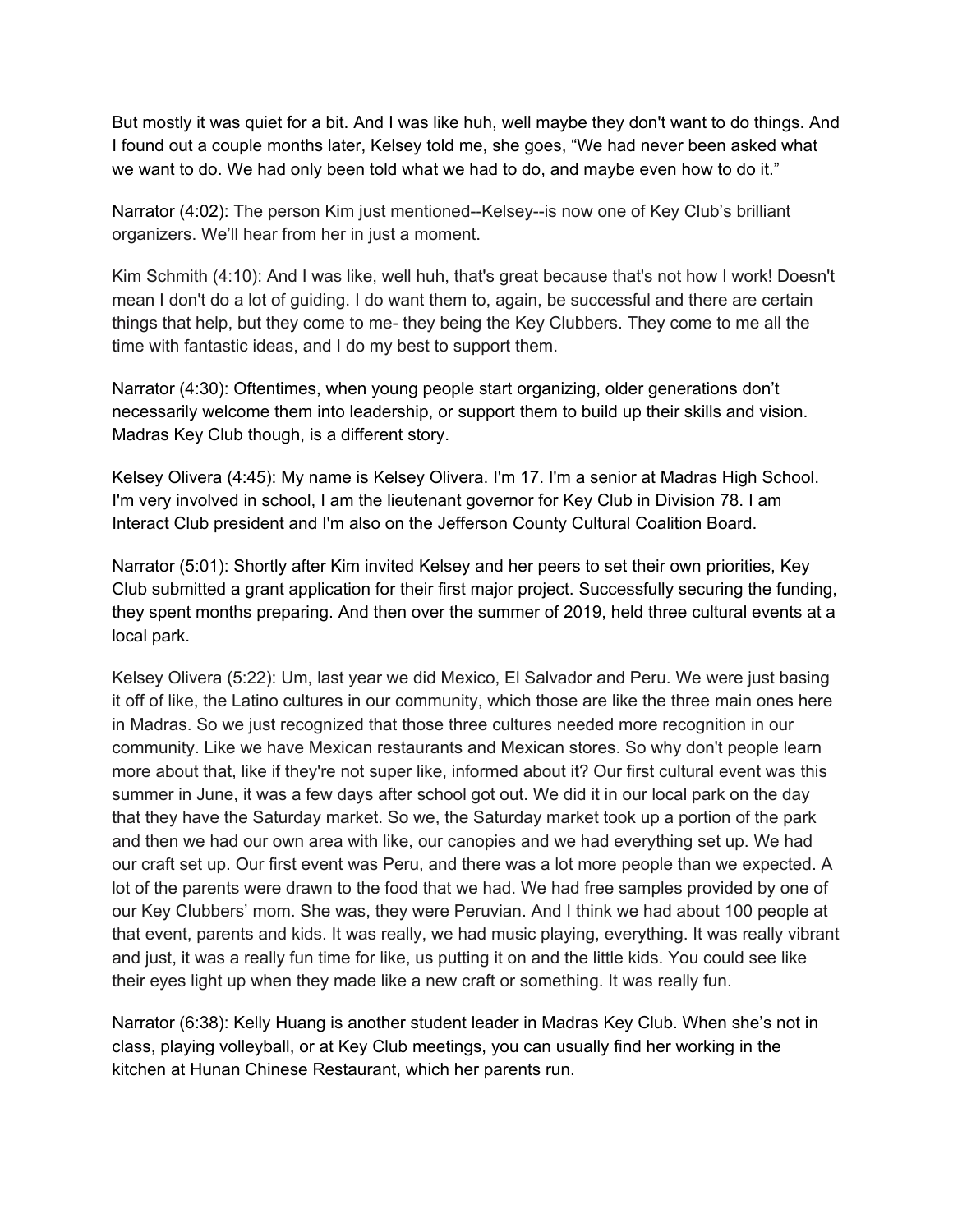Kelly Huang (6:54): My name is Kelly. I am also a senior at Madras High School. I am 18 years old. I am involved with National Honor Society, Skills USA. I am currently the president of Key Club. I'm also a member of Interact Club. For me, I remember we just had this little corner of the park and kids would just start coming there, to come all at once and then they would just circle around the activities or the crafts. And they would just, every time, I think I was doing buttons. Every time they came over to mine they would show me like something they made from another booth and I would just... Just watching them have so much fun that was, that was pretty nice.

Narrator (7:42): Working together, the students were able to connect with one another and with the larger community to provide meaningful opportunities for celebration that hadn't existed before. Here's Kelsey again:

Kelsey Olivera (7:55): I think it was really fun to work with this group of people that we had with our events last year. A lot of us were from a Latino, well, are from a Latino background and we were all, we all related to the events that we did quite well and we were able to like, share stories from our like, childhood like, oh, when we broke this piñata or something. Like, we were able to bond at the events and like in the preparation of everything, we had a lot of fun working together, like making the crafts at Kim's house and stuff. And just with everybody in the club, it's always a good vibe.

Narrator (8:27): Madras has a population of 6,900, sits on the edge of the Warm Springs Indian Reservation and is surrounded by expansive pasture and agricultural lands. Madras High School students are about 20% Native American, 40% Latinx, and 40% white. But their community's diversity isn't always represented in public events, school curriculum, or local elected positions. So the students made it a priority, starting in 2018, to share and celebrate their many cultures in public spaces. At a time when the Trump administration has emboldened white-centric ideas of what rural America should look like, and in the midst of a global uprising for Black liberation, Key Club offers us one pathway toward the safe, welcoming and multicultural communities that many of us are working towards.

Kelsey Olivera (9:30): I love how diverse our community is. Like, there's a lot of issues and problems that occur in my community. But there's always people who come together to solve those problems and make it more equal for everybody who lives here, and there's lots of opportunities regardless of your color, age or where you come from here.

Kelly Huang (9:48): For me, the one thing that always um, I always recognize about Madras is that it is very diverse. And while there's still problems like Kelsey said, We... It's just amazing how people come together in this small community just to help you out or just help other people in general.

Narrator (10:11): Kim intentionally trusts the leadership of the students in tackling these problems. By supporting the skills and vision of new leaders, Rural Organizing Project and rural organizers across our network strengthen each of our communities and truly make a better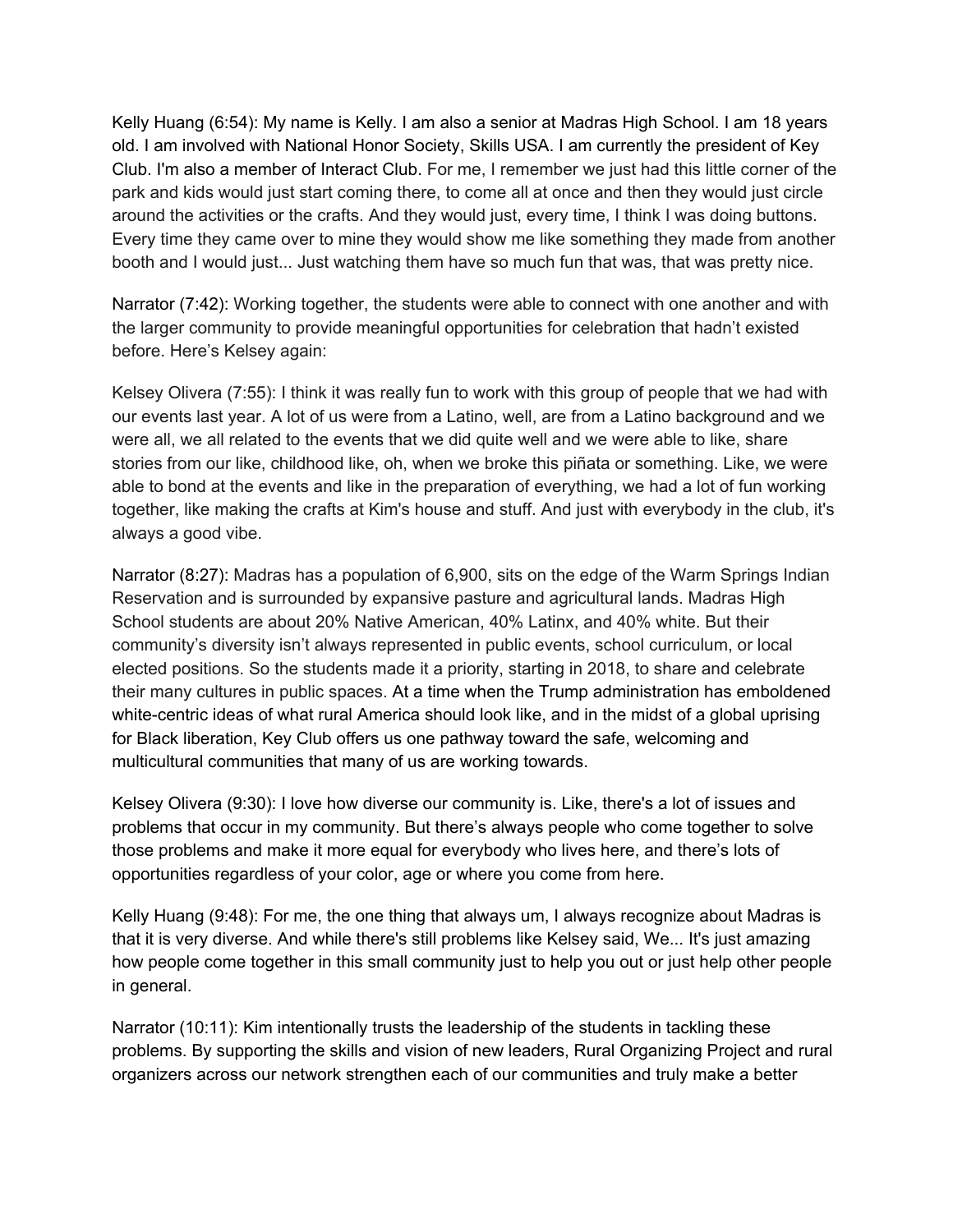world possible. Here's Kim remembering a conversation that motivated Kelsey and her sister to take on major roles in planning the cultural events:

Kim Schmith (10:40): It was Kelsey and her sister Erica. And they said to me, we want to have events so that if we were those two little, little Latina girls, we would feel like we could celebrate our culture in the middle of a park that was filled with white people, and know that we were accepted and that it was exciting, and speak our language. And I was like, that's fantastic. That's where the cultural events came from. It's amazing, like Kelsey, to watch her get down on her hands and knees and look a little girl in the eyes and start speaking Spanish to that little kid, about what we're coloring and why and which one do you want? And I have enough Spanish to understand what's going on. But the rest of it I'm clueless on. And just to see that immediate bonding and Kelsey becomes like, Wonder Woman right then and there. And it's, it's amazing. It's very empowering.

Narrator (11:26): After their first three cultural events attracted at least 600 people, Key Club went back to the Jefferson County Cultural Coalition to apply for a second year of funding. This time though, Kelsey sat on the Board, and participated in deciding which grant applications to accept. When I interviewed Key Club in January, Kelly had just heard that their application had been accepted with flying colors. This time they were bringing activities into second-grade classrooms and Kelly was getting excited, reflecting on her own memories of childhood celebrations.

Kelly Huang (12:04): I spent two or three years after I was born in China and then I came back and I've been here ever since. I believe the idea for Chinese New Year --a cultural event about Chinese New Years came from people coming to our cultural events and talking to Kim about doing one for Chinese New Year. And I think, while there's not many of us, Chinese people here, Chinese events, Chinese New Year is such a huge event that I feel like almost everybody knows about. Because I know in China, they would take at least seven days off just to celebrate the event and they would have these dragon performances, which weren't actual dragons, just people in the costume but, and then fireworks and then just kids running around the streets. Throwing the little popper thingies on the ground. I think me and my sisters might have set off a car alarm once by doing that, but it's just such a big event and just, if you've ever been to China and seen the fireworks during that time, it is amazing and just being able to bring it to our community here is just... That's gonna be awesome because the kids are going to love it, to have, to have these animals being represented by the New Years. And just getting to like, make crafts about it. I think we're gonna have so much fun!

Narrator (13:37): Key Club is creating public spaces in Madras that truly reflect the people who live there. And Kim knows first hand that high schoolers can make meaningful change in her community. In fact, she chose to be Key Club's advisor because she was a part of Key Club when she was in high school, and it changed her life.

Kim Schmith (14:00): So when I was in high school, it was-- to date myself--1983 and 84. They started a Key Club. And I didn't know what Key Club was. I didn't know it was related to Kiwanis.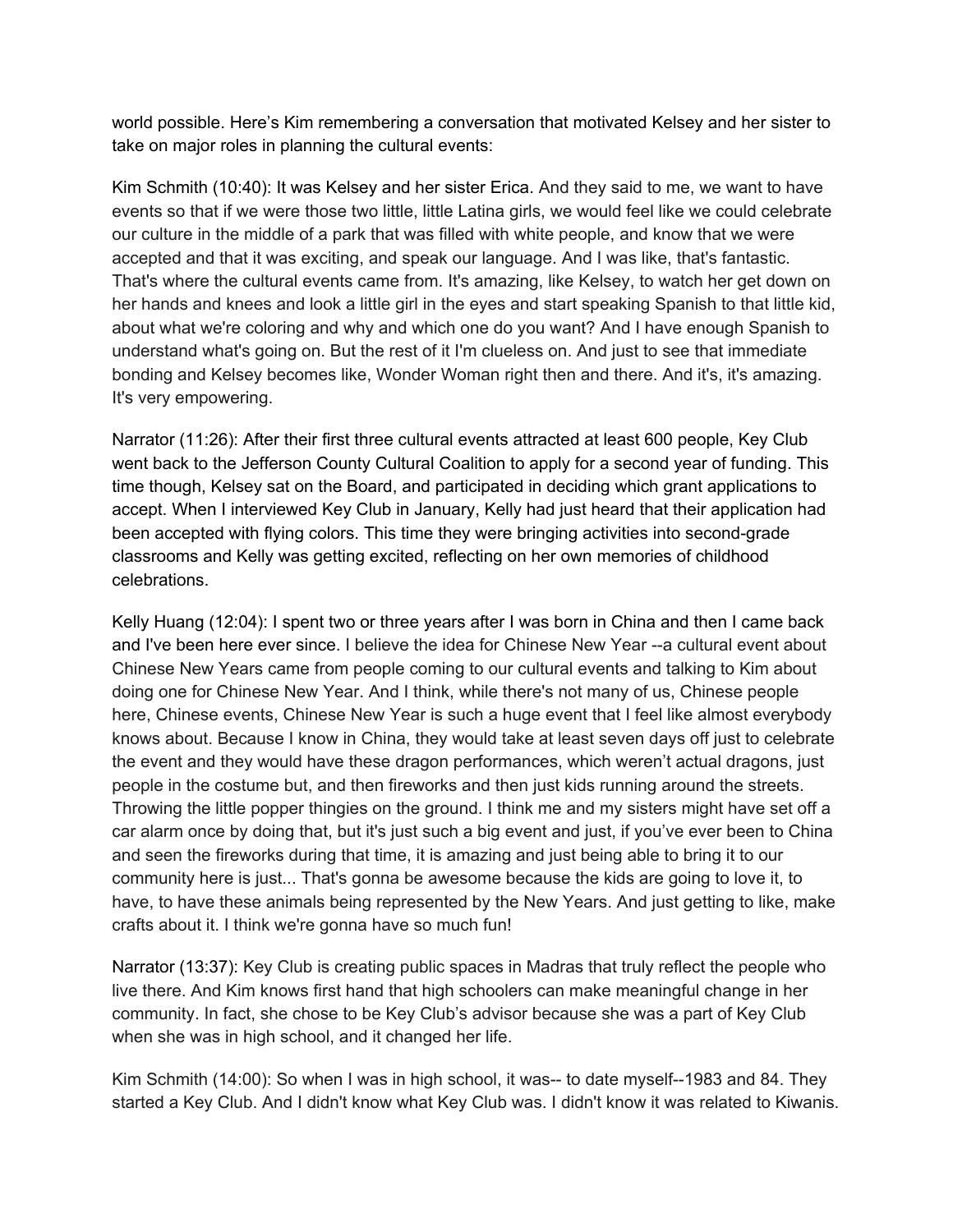I just knew it was the first student organization that we were going to have that wasn't for freshman, sophomore, junior, senior, or student body. I was pretty excited about that, but this was something that was just specific for leadership and community service things outside the school. And so we actually raised money and bought garbage cans and arranged for them to be picked up, picked up along Buff Street, which is the main street that feeds three schools, including the high school. Back then you had an open campus so a lot of people went to the Dairy Queen or Erickson's and got lunch, and they threw the trash on the ground. And there were no trash cans. That's not, I don't think appropriate behavior. But it's somewhat expected if you don't give people the ability to do the right thing. And so we put in trash cans and it cleaned up the street.

Narrator (14:58): One of the core principles of organizing is that the people experiencing the problem are best suited to solve it.

Kim Schmith (15:05): And that was the first time I realized you can make a difference, being a part of the team, you can make a difference. And that shaped me. It just flat out shaped me.

I think it was the first time I recognized that students were creating the trash, students were creating the problems, and students could create a solution. And again, that was, that was pretty powerful to me.

Narrator (15:31): Whether it's hosting cultural events or installing trash cans, the Madras Key Club is addressing the challenges that they are experiencing most directly and making a tangible difference. In Jefferson County, which claims the lowest per capita income of any county in Oregon, one of the main challenges that Key Clubbers are tackling as a group is poverty. Let's go back to Kelsey and Kelly.

Kelsey Olivera (15:57): There's a lot of poverty here and there's like, food banks and organizations like Key Club, how we did trick or treating for canned foods. There's also like the community kitchen here, where we have like a soup kitchen. And there's also clothing drives for people that help like, the youth who need clothing during the winter. And that stuff is really powerful to me.

Kelly Huang (16:18): Yeah, and one of the things being a - With a lot of poverty happening around Madras, one of the things that people don't have is that they don't always get Christmas gifts. And one of the programs that Key Club does is Operation Rudolph, which helps give presents to these families that don't have a lot. And that is just amazing because I know how it feels not to have, um, waking up on Christmas and not having presents.

## [Music]

Kelsey Olivera (16:53): I think it's really important for everybody in our community to have the chance to enjoy the holidays with their families. It can be a really devastating time for those who don't have money with like, Thanksgiving and then Christmas being so soon after that, like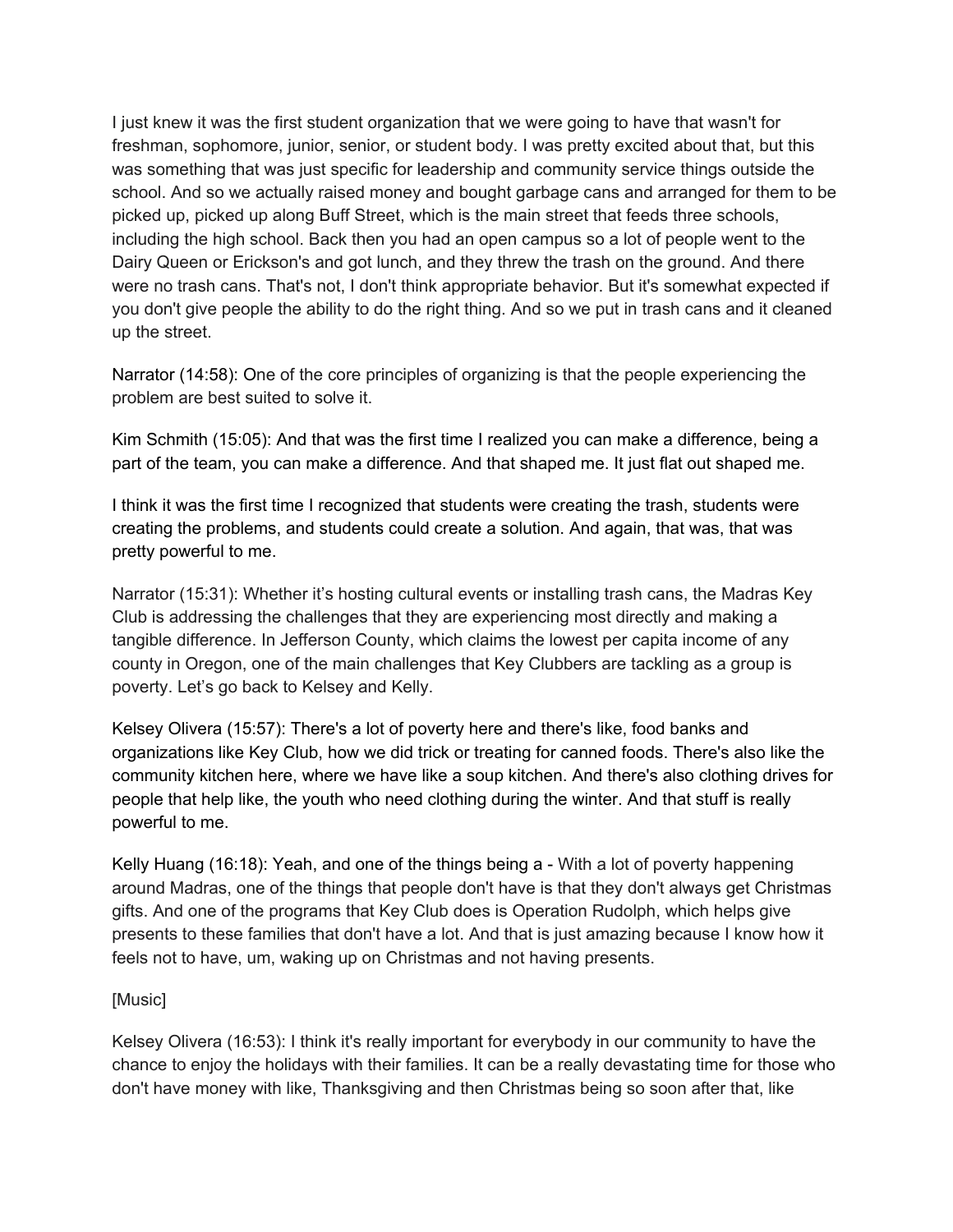some people don't even have enough for like, dinner and then the pressure of parents having to buy their children like, gifts and provide dinner on that same night for Christmas is probably hard for a lot of people. And I think like, everybody should be able to enjoy their childhood and not have to like, know that their parents don't have any money. I think it's just, it's good to help the parents when they need it.

Kelly Huang (17:30): For me, just trying to take something on personally is really hard, especially like a program as big as Operation Rudolph. I know, Operation Rudolph is, mostly relies on Kiwanis, and then Key Club and then other clubs coming and wrapping. But just having, just having a club or a group of people you can work with just helps get everything done and you don't have to worry about taking everything on. So you don't have to put your life on hold just to get this program finished. You can have um... rely on other people, and then get it done and maybe even make it better with other people's suggestions and ideas.

Narrator (18:14): Key Club is brilliantly using the resources that they have access to, through Kiwanis and their public school, to have the largest possible impact on the community as a whole. Through this work, they are not only influencing their town, and the organizations they work with, but they're also affecting one another.

Kim Schmith (18:36): Wow. Kids teach me something all the time. They surprise me all the time. They're so positive. They really believe that they can solve things. So, I'm like "Game on, let's solve something." They give me that optimism. They teach me all the time to work through adversity, because it's amazing some of the backgrounds that they come from, and they leave it at the door of the school. We had a kid, he's... He's one of my most active Key Clubbers, and he's been on the food drive. He did hours of work at Operation Rudolph. And when I went to get the names for the students for Operation Rudolph from DHS, he was there. And that taught me a lot. How do you still give, when maybe you don't have much to give and he gave, he gives what he can, which is his time, and his positive attitude and his enthusiasm. And so that's an example of something that they teach me.

Narrator (19:36): Key club is all about face to face engagement. But here we are now, 5 months into a global pandemic where the whole country is trying to figure out how to return to school safely amid COVID-19. I gave them a call in June, a few months after our initial interview, to check in on how the pandemic and the related stay at home orders were affecting their community in particular.

Kim Schmith (20:01): We're one of the many rural counties that because of our internet access and poverty, like my sister, her kids are in Portland in a more expensive, expensive isn't the right word? They have a lot more money in their schools. And so the kids there all, have they do all their classes online. Even the kindergarteners have classes online. And so, and yet in Madras at Jefferson County, 509j School District, every Tuesday, everyone goes in and picks up their assignments on paper. And what if you can't go? What if your family doesn't have a car? What if they're a second grader and the family isn't able to do that? So it really made, that part of it is hard. And I know that if Key Club could have been meeting, we could have been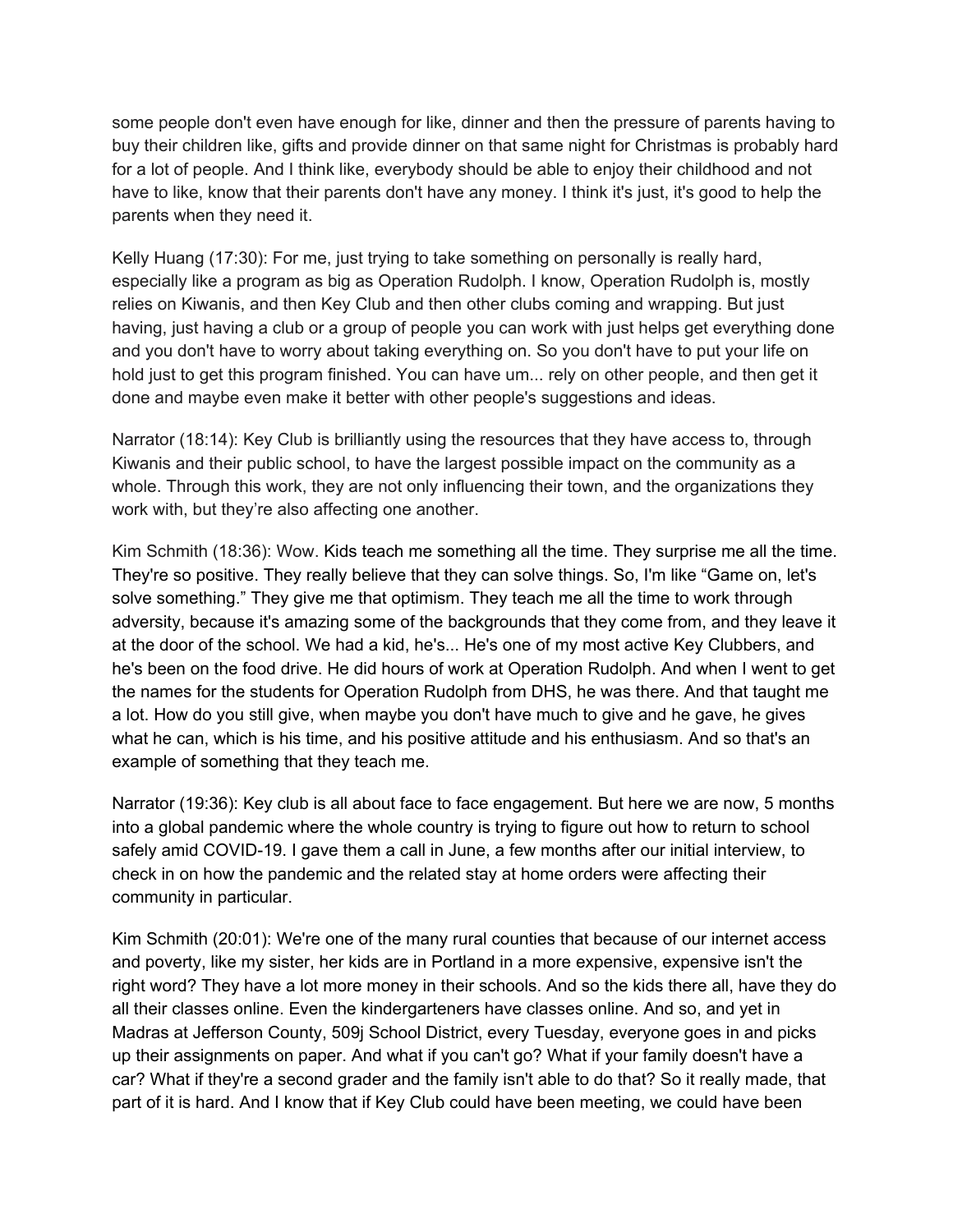solving some of those problems. That's the reality. And so it was hard to know that I couldn't use Kelsey and Kelly and their ingenuity to go and solve those problems. So it was hard.

Narrator (20:58): From a lack of food and internet access, to not having reliable running water, these past 5 months have been extremely difficult for communities across Jefferson County that didn't have the resources they needed even before the pandemic and related economic recession. Through it all, Key Club members continue to support each other and are figuring out how to advance their work when they can't get together in person.

Kelsey Olivera (21:28): So, one thing that we did towards the end of the school year was Kim helped Kelly and I, we decided we wanted to make a little gift bags for each member with their Key Club certificate for the year, and we made something special for the seniors. We got them like little bit of supplies for college like, like, a little like, like little shower supplies and like a little basket and just some like, like a little first aid kit and stuff that they might need for college. So Kelly and I personally went and we delivered them to each person's house and just left them like, on their porch, and some came out and said hi but it was just a really fun thing that we were able to do to end the year since we weren't able to do it together like, as a Key Club.

Kelly Huang (22:11): We also did like, a Zoom meeting for like so for like, certificates and awards, which I thought that was kind of fun even though there was only about 10 people. But that was fun, just getting to see people.

Kelsey Olivera (22:27): For me, if I was a junior going into Key Club next year I'd be, I'd probably be a little bit nervous. Just to see how everything would like play out or if we were going to do all of our community service projects still. But I think a big thing is that like, there's a lot of community service that is needed in our community right now with like a bunch of people struggling with like the Coronavirus, like financially and just like physically, and that's like a big gap that Key Clubbers can fill in our community. And like, it's just like a matter of if they would like, if we would be allowed to because of all the restrictions, but I think I'd probably be like a little bit nervous but excited because there's a lot of work that you could do in the community right now.

Narrator (23:06): Coronavirus may have put a wrench in Key Club's spring plans, but it hasn't changed Kim's commitment to her community. She is still fighting for rural and wants to make sure students not only have a voice in decision making today, but are able to live and thrive in Madras once they finish school too.

Kim Schmith (23:28): So many kids go to college, many kids go to trade school, many kids go to work, you know, for a career. If you stay local, your options are not fantastic. There's some.

We tell kids: go do this stuff. Instead of going to college, if this is a better fit, go do these things. Go get that licensing to be a plumber, to be electrician, and they do it, and they come back here, and what? Nothing. There is no business plan to support them. And I know from owning, owning, starting my own business, you can come with a great education and be ready to go.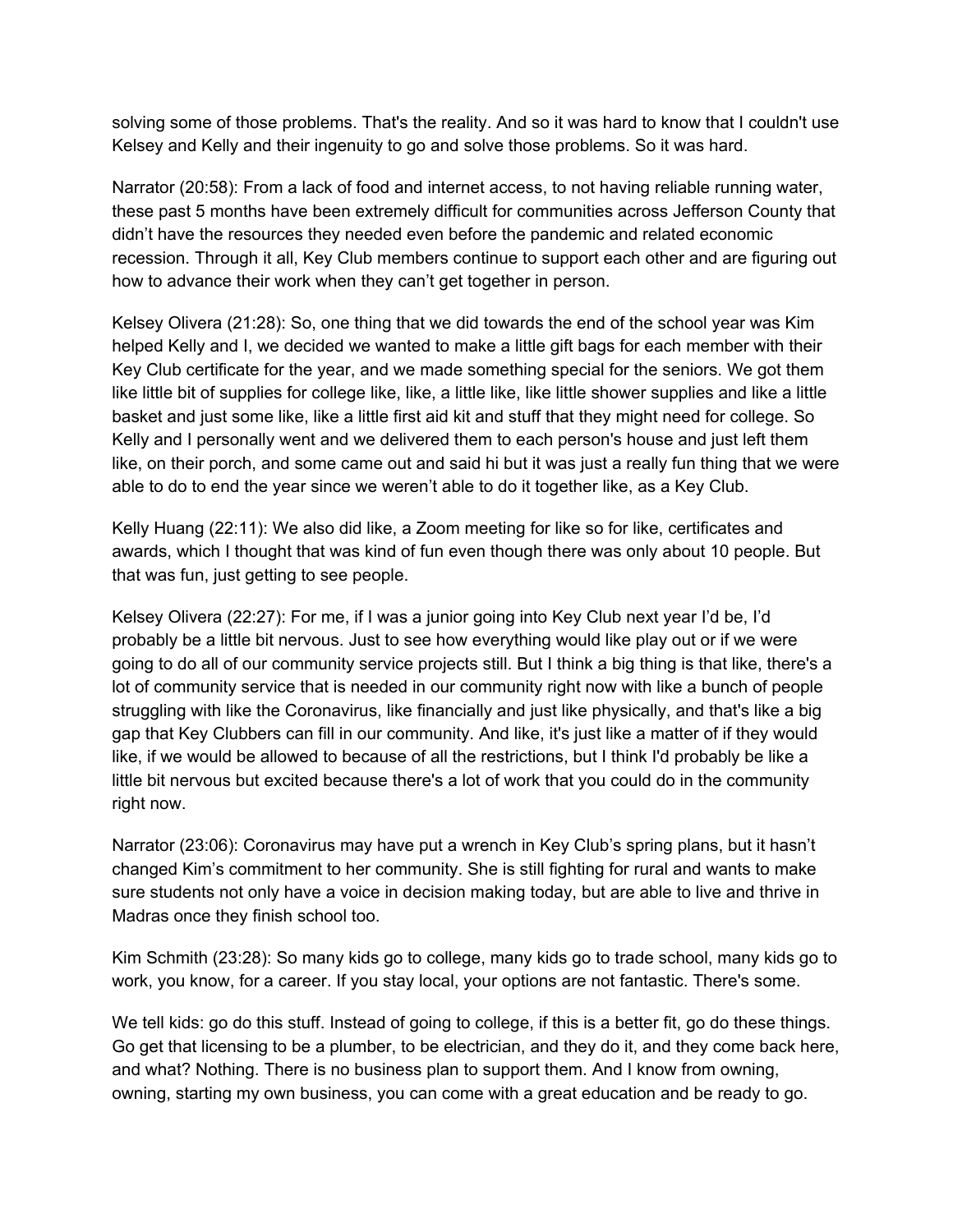You know, we have to do interning for a year, you know what you're supposed to do. But if you don't have some business sense and training, I worked in a dentist's office through high school and some of college. If you don't have that, how do you actually open a business?

Narrator (24:23): Kim's focus, like rural organizers across the ROP network, is on recognizing the needs in her community and finding local solutions. The challenges she faced upon returning home and starting her acupuncture business didn't stop her from ultimately falling in love with her community. But she wants to make sure that those same barriers don't block anybody else from thriving here either.

Kim Schmith (24:50): And I realized once I opened my business: that that's right. And I love the people here! I fit in here. I am rural. You know, I may have traveled the world, but I'm still rural. And again, I like that. And that is again what I want the kids to know when they leave here. That's like, there's a lot right about growing up in rural Oregon.

Most kids are going to come back even if it's to see family. And so, and many people do come back and they stay. Regardless, I want people to see Madras and our surrounding area, as a place of strength, as a positive place. So whether they come back and their parents are here, and they've moved on, I want them to realize that their parents live in a good community. And if they come back, they, they bring a different skill. They've brought a different type of diversity, if they bring a different skill. And so, and I want them to be able to come back and be successful here. I was really frustrated. And I learned a lot about knocking my head against the traditional doors of business just because my business was different. That taught me so much, really taught me a lot. I was like, Wow, I can't imagine what it would be like if I was doing this and uh, and to be a Person of Color. You know, bad enough that I did a kind of a scary business and to be a woman and just be like Just shut. We didn't. No. And they would say "We didn't do that," like, "Yes, you did." You know, and again, is it different now? Absolutely.

But I don't want kids, when they come back as that adult, with that vision in their eyes. I want them to be successful! I absolutely want them to be successful. I believe that the whole community is successful when we get somebody back, who brings something back to us, and expands us, that's fantastic. And if they stay, many people stay, there may be many people stay in any community they grow up in. And I want them to know that you stayed in a good place, you made a good decision and/or, you know, go and come back, whatever. I want it to be. I don't want people to ever feel like they have to get out of town because they're not welcome here or they can't be successful here. One of the things I say now is that I'm fighting for rural. That's just one of my personal slogans "fighting for rural." Rural, by itself is not good or bad. It just is. And we have a different set of needs. And community is, is vital to us.

Narrator (27:26): You have been listening to "Fighting for Rural" the ninth episode of Rural Roots Rising by the Rural Organizing Project. This monthly radio show and podcast is created by and for rural Oregonians who are creatively and courageously building stronger and more vibrant communities for a just democracy.